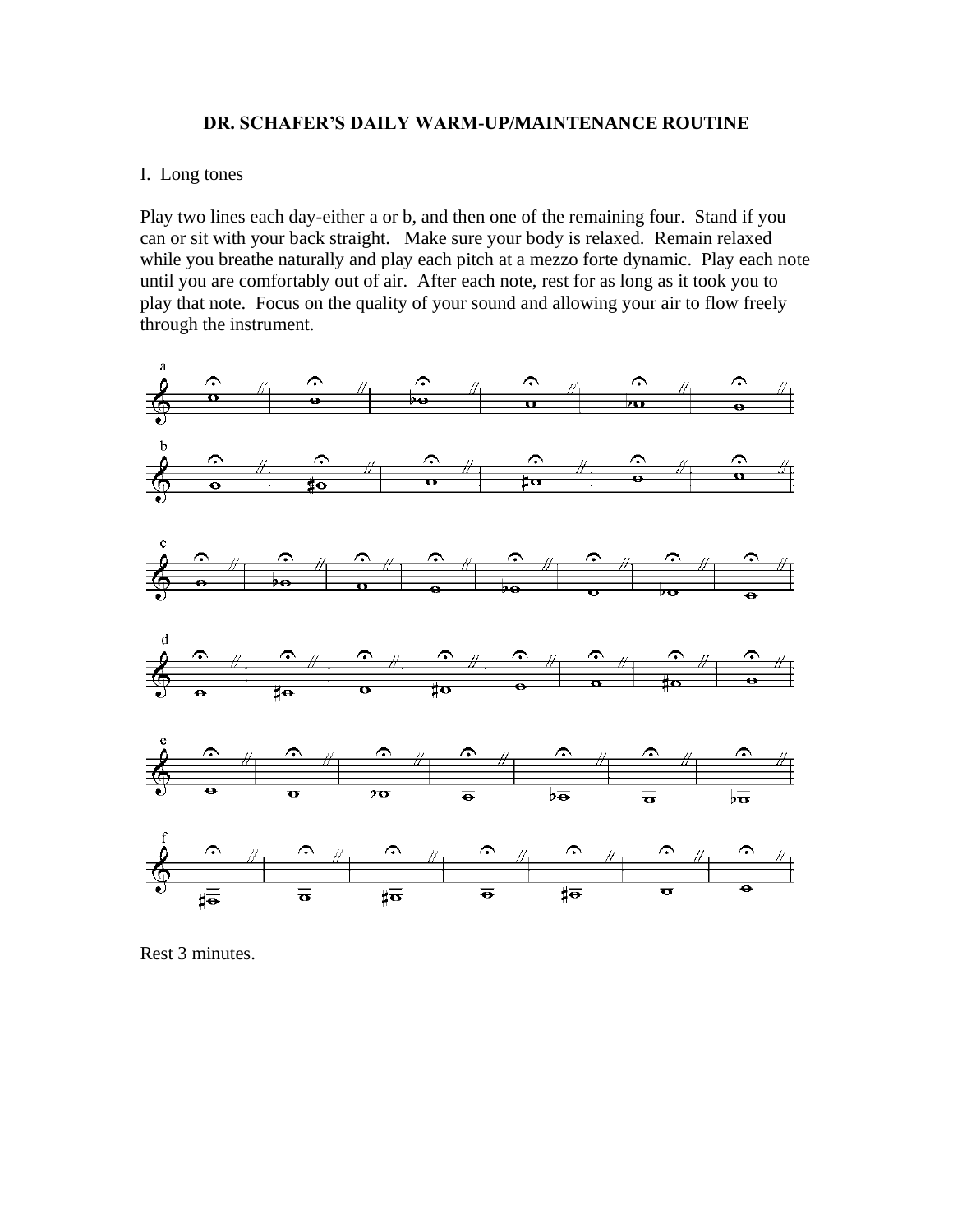## Schafer Page 2

## II. Slow lip slurs

Schlossberg's *Daily Drills and Technical Studies*, #14



Rest 3 minutes.

III. Articulation/scales

Clarke's *Technical Studies*, Second Study.

See next page.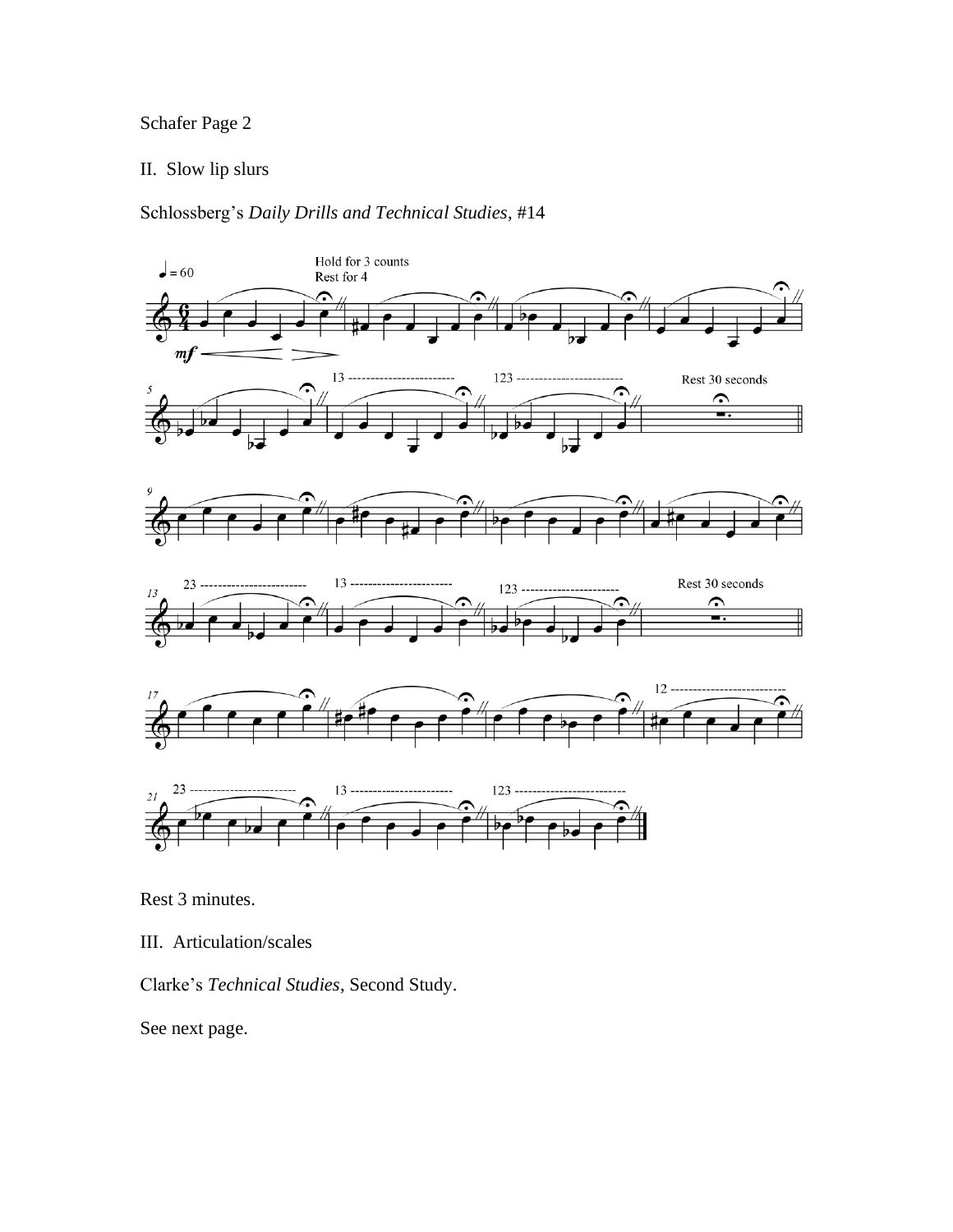# Clarke Technical Study #2

Alternate between page 3 and 4 daily. Vary articulation by line: legato, accented, marcato, staccato, starting with a different articulation each day. Rest for 10 seconds at the end of each line.